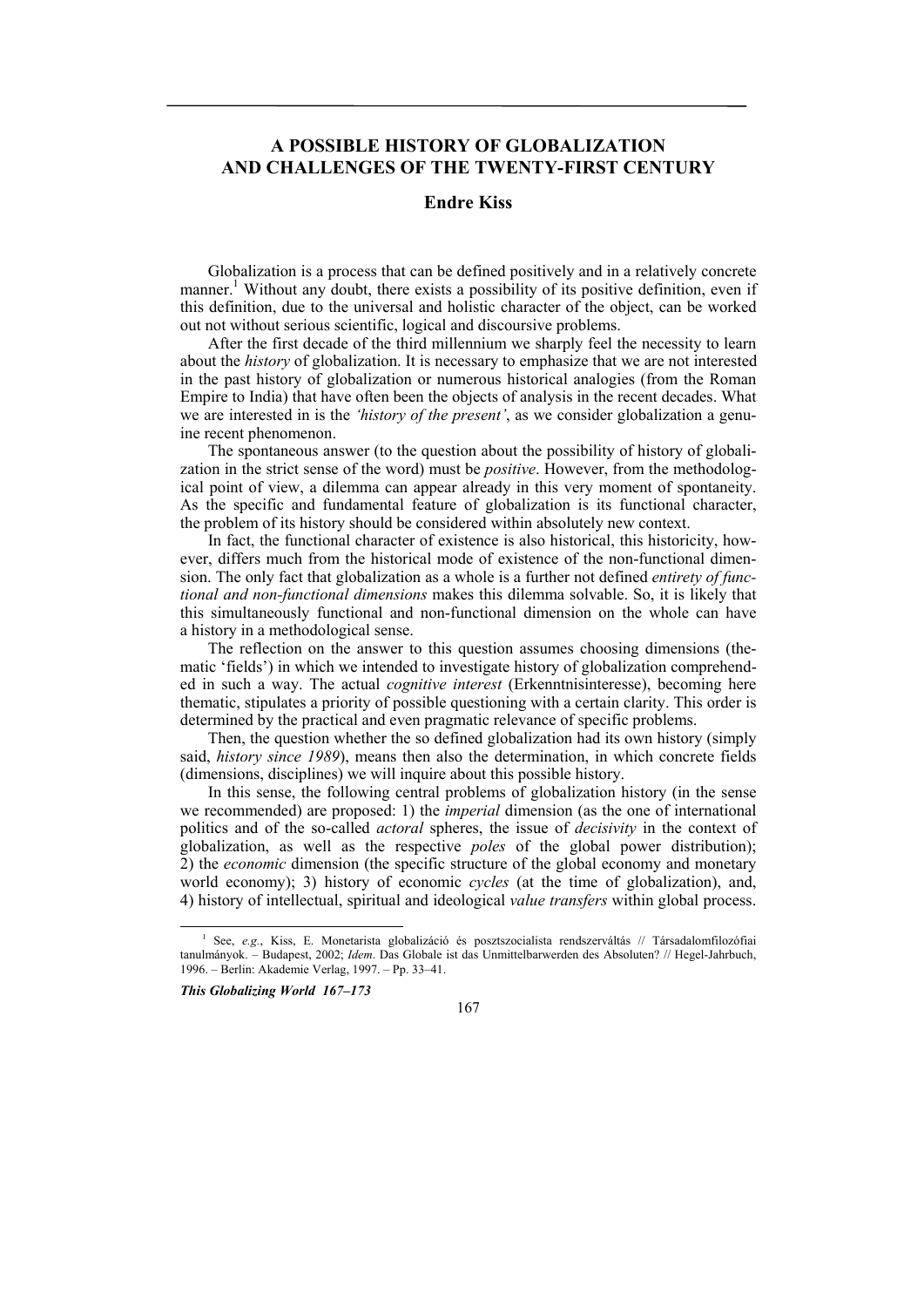#### *This Globalizing World* 168

Speaking about global Europe, we should also inquire<sup>2</sup> about its history in the context of these four extensive problem domains.

The emergence of globalization (in the strict sense of the word – in 1989) also caused *the end of imperial world divided in two parts.* It is, therefore, clear that in the course of spontaneous processes of the budding nineties, the exact explanation of the imperial problematics seems to be absolutely sinking in the millennial harmony of new freedoms and global self-regulation. The eminent factor of the relative devaluation of political subsystems in the dynamically deploying globalization<sup>3</sup> also added to this general state which can be characterized as spontaneous.

Through this development, serious historical expectations appeared in a new postimperial world. It is significant, that Huntington's theory which presented the first farreaching analysis of the imperial agenda after 1989, formulated it from a new (and at the same time 'old-fashioned') point of view of 'civilizations', which are difficult to identify within traditional political approach.

Basing on this only fact, we can conclude that not only *anti-* but also *post-imperial*  sentiments were strong and vital at those times. It shows that even the 'imperial' issue should be discussed only in a civilisatory circle of thinking. However, the clash of concrete empires differs from that of civilizations! It might have been simply impossible for Huntington to follow the traditional theory of political realism at that time! The analysis of 'civilization', or rather 'clash of civilizations' was obviously a genuine imperial research. However, it followed by no means the traditional discipline of international politics. Huntington most clearly refused the political mask and reconsidered the imperial order through the semi-political lens of the new civilisatory relations.<sup>4</sup>

The methodological aspect of history of the specifically global, that is monetary/money economy, consists above all in the fact that the global economy is a *holistic phenomenon*, for which it is very difficult to invent a specific and adequate *metalanguage*.<sup>5</sup> This is, by the way, a far-reaching common phenomenon in the description of all holistic objects, not only those of globalization. This methodical problem does not come therefore from globalization as a new, but as a holistic phenomenon.

A methodological problem of another type arises due to the fact that monetarism of the *real* global economy is almost a complete manifestation of an altogether theoretical model. Then, there emerges a crucial proximity between the model and reality. This proximity creates a lot of new problems, particularly those, which increasingly conceal the effective *difference between model and reality*, which cause blurring of the languages of theory and practice. In the case of a crisis, it will be more difficult to categorize this crisis as a more or less simple *realization of the model* or as a *traditional cyclic destabilization* of real economy.

 $\frac{1}{2}$ <sup>2</sup> The problem domain 'Europe' is connected with a thousand threads with the overall problematic of globalization. For our research, the relevance of Europe underlines above all the fact, that for many citizens of the EU, globalization in the EU often appears as a consequence, insight, and challenge of the membership. Practically the challenges of the EU differ very much from the ones of the non-institutionalized globalization.

On this issue see the following works: Kiss, E. Monetarista globalizáció…; Kiss, E. Das Globale…

<sup>4</sup> The civilisatory components of the post-socialist system have changed. See Gerlich, P. *et. al*. From the Center Towards Europe and Back. – Vienna – Poznan, 1997. – Pp. 117–125; Kiss, E. A civilizációs összetevő a posztszocialista rendszerváltásban // Konfliktus, konszenzus, kooperáció*.* Tanulmánykötet. II. Országos Politológus Vándorgyülés. – Szerkesztette: Horváth Csaba Pécs, 1996–1997. – Pp. 228–230. 5

Rudolf Carnap's scientific-theoretical stipulation is very useful: we can describe objects on a certain representational level, if only a language refers properly to this representational level; however, this language can not be on the same representational level like the one referring to these objects, which is called 'meta-language'. The mentioned problematic appears in the case of every object, or rather every representational level, that is in itself holistic and has a character of entirety, which is a systematic place of a possible meta-language for this object sphere always at the expense of additional big difficulties.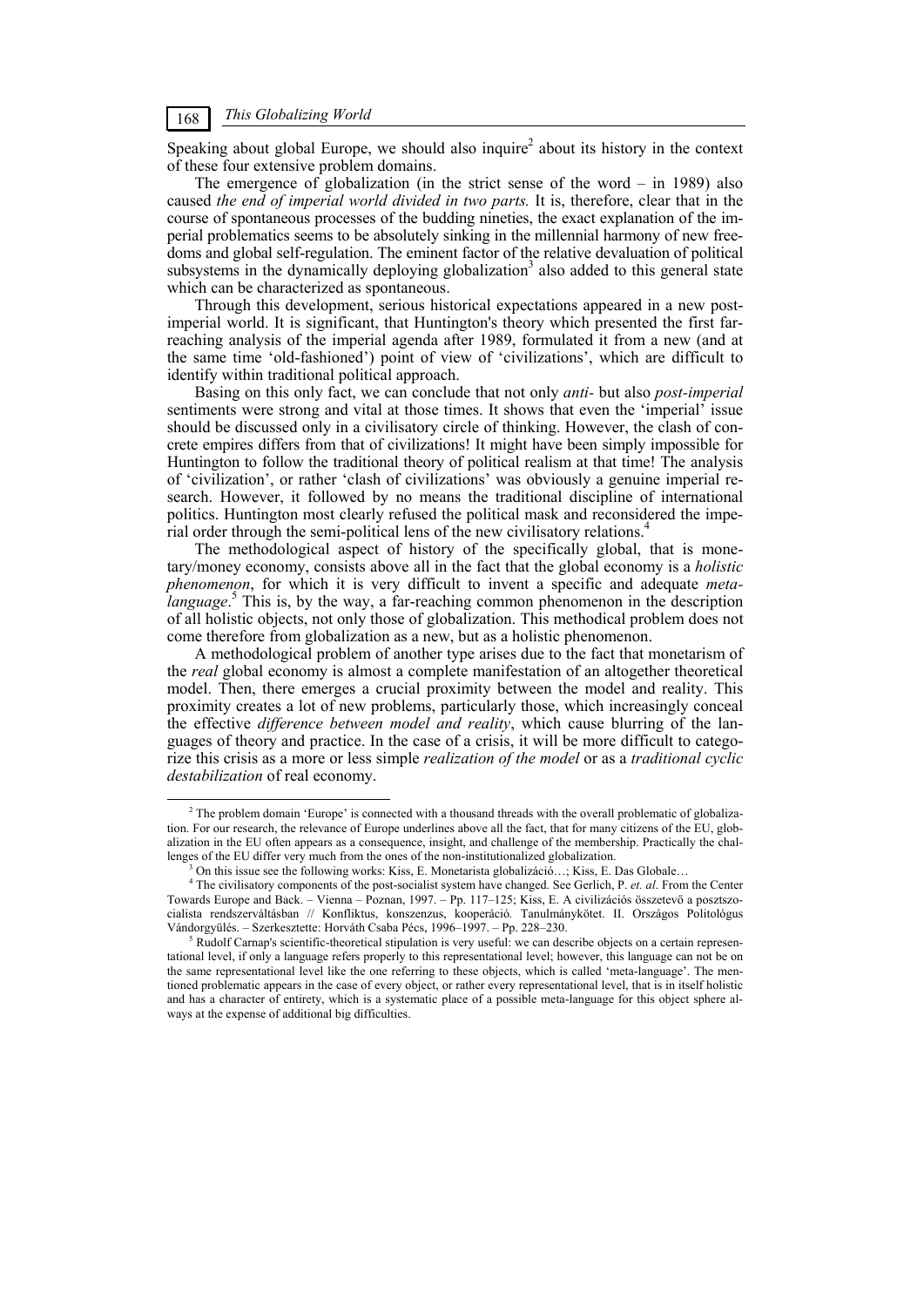However, the same difficulties emerge with the *actors* as well. In most cases, it is quite difficult to decide whether an event should be interpreted as a result of real actors' activities or as a well predictable consequence of an already fundamentally elaborated model. The most noticeable, but also decisive effect of global economy consists in revaluation, even in the fundamental change of the money function. This modification leads to the occurrence of widespread speculations or economic bubbles.

The other most determinant effect of this global economy is, however, only *implicitly* economical. This consequence is the state's indebtedness, after which globalization relatively (or also absolutely?) devalues the states under all circumstances. However, a state in debt also has its own logic of functioning which determines the economic life and generally its social existence: these two aspects in their turn define the global economy reflexively and in retrospection.

The world economic cycles unfold during particular periods of globalization, so it is always a very difficult task to distinguish large groups of causes from each other in the permanent economic dynamics. Thus, it becomes difficult to separate the dynamicstructural moments of globalization from the cyclic and conjunctural changes in the explanation of a crisis (also then, if both groups of causes are interdependent and determine each other at the level of a real causality). For these reasons, *it appears absolutely problematic to draw up a history of globalization in the framework of the economic system.* 

The recognition of the circumstances and fundamental mental states of globalization was accomplished by the second half of the 1990s. Within this new frame, the present reveals also as a *new aggregation of the most diverse intellectual contents, values and innovations*. Undoubtedly, there has emerged a medial global world culture.

The mass culture anticipated this deployment process already in the 1970s, and the global mass culture undoubtedly also disposed qualitatively new traits. This now global (world) culture increases the importance of the 'other', that is of the 'virtual' world, it creates a permanent presence in the most different parts of the world and brings together all regions, and nevertheless (as an opposite process) moves away every region and every individual from its own space and origin. This global (world) mass culture gradually makes the society rootless and, at the same time, global and international. This culture realizes classical (though paradoxical) post-modern basic values (anti-totalitarianism, consumer attitude without any relevant consumption, individualism without any immanent primary value orientation) not only among masses, but effectively at the *global* scale.<sup>6</sup> It shows *how problematic it could also be to make an attempt to define the history of globalization in the context of the mass culture becoming global.* 

When reconstructing the determinations of globalization, one more question arises: which structural and functional reasons have enhanced the status and the scale of the *imperial* discourses in the context of current globalization. Thus, we also inquire about the phase delay in the thematization of the imperial problematics.

It is clear that the professionals' intellectual consciousness itself needed a considerable time to understand the following obvious contrast and then to elaborate it. On the one hand, the international politics developed apparently without any problems and changes, keeping its traditional imperial character even in the era of globalization, whilst, on the other hand, the political subsystem was not globalizing for a simple rea-

 $\overline{\phantom{0}}$  About these concepts see Kiss, E. A posztmodern elemei a misszionálás szemszögéből // Magyar Filozófiai Szemle. – 1999. – Num. 6. – Pp. 719–731; Kiss, E. A posztmodern filozófia mint metafilozófia // Világosság. – 1999. – Num. 10. – Pp. 14–28.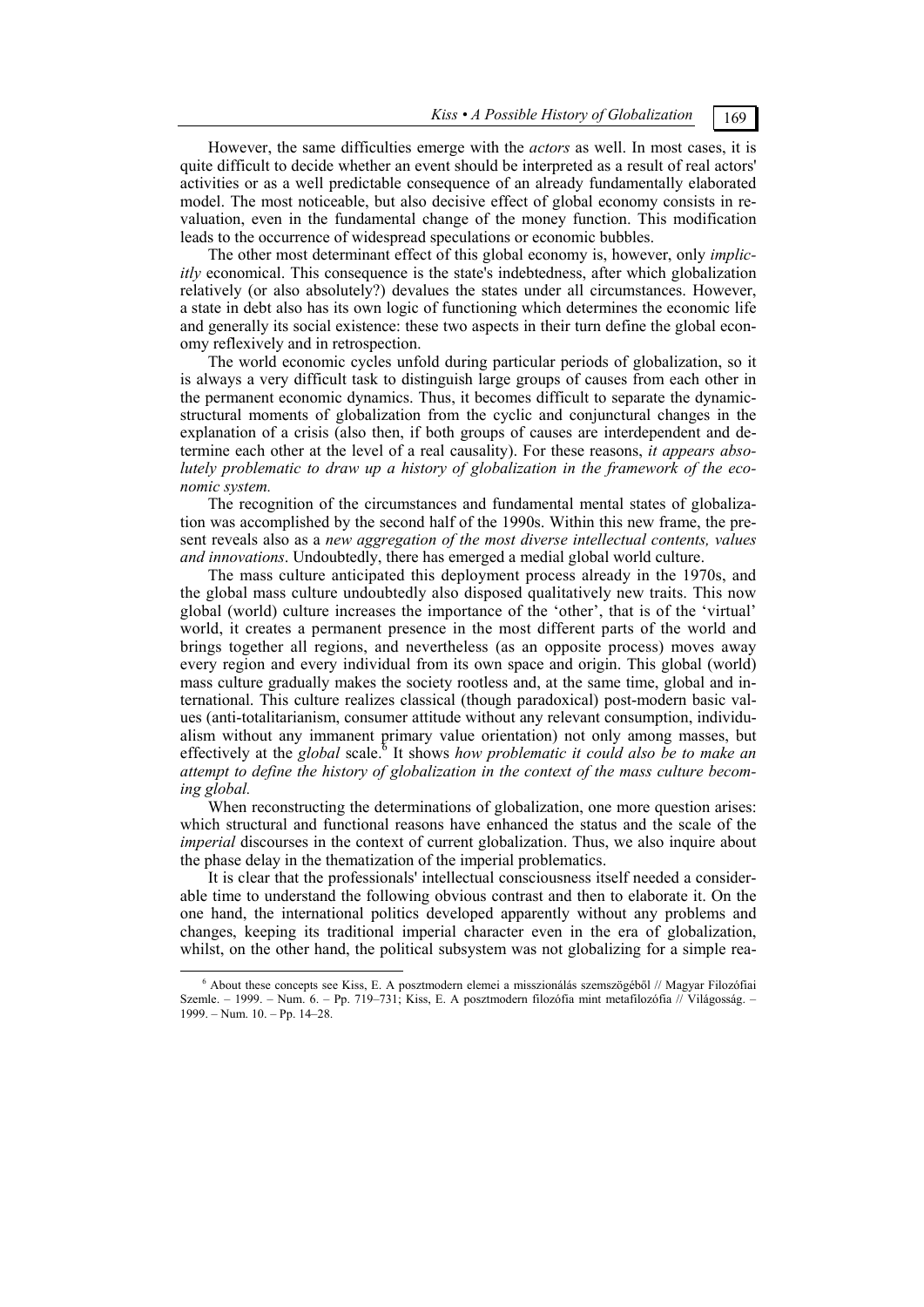## *This Globalizing World* 170

#### son: *that it is not functionally determined and led, and so it could not be determined and led functionally.*

It means that in the era of the universally acknowledged globalization, the interpretation of political system may not be subjected to any fundamentally new norms. The difference between the experience of a new global world and the objective view that the political system is a phenomenon that cannot globalize on the basis of a quite abstract insight, might constitute a difficulty, certainly not easy to dispel in this learning process.

This undoubtedly applies to the *abstract* and *theoretical* thinking; however, it would not be difficult to prove it also with empirical data. We should realize then, that *in the era of globalization no essentially new political institution was born.* It means that politics as a system and subsystem *persists its system-theoretical difference from the functional world of globalization without any problem and for a long time.* 

The scale of the imperial issue in the era of globalization most likely increased due to the extreme, extraordinary enhancement of the *actors'* dimension. It can be easily comprehended that the actors' possibilities and *the use of the increased action radius in many cases directly leads to imperial problems.* For example, in the pre-global time, one could hardly imagine that a European prime-minister could influence global processes in such a direct way, as was the case with Tony Blair*.* 

With respect to the increasing relevance of the imperial problematic the *decisivity* is also generally characteristic of globalization. The importance of the *direct* and *indirect*  decision is growing. The critical thrust of decisivity leads to a problem which is hardly enough recognized up to the present. *Whereas globalization and liberal democracy are interdependent and mutually determined.* The rapid growth of the relevant decisivity already signals a systematic failure in the universe of globalization: there is a clearly perceptible contradiction between the *founding principles* (liberal democracy as basic condition) and the *reality* (the actors' decisions). By the way, the systemic and theoretical difference between globalization and political system can show up at this point.

The functional processes of globalization in many respects bring together individual states and regions. In their intensity, the significantly increasing *imperial interactions*  obviously also belong to the numerous new qualities of globalization. The imperial processes permanently re-qualify individual states and regions according to their power. The constantly repositioned *club of empires* shows itself *downwards* closed, whilst it is always *upwards* breaking out again.

The increasing importance of the imperial discourse is considered as an integral part of history of globalization. Can this question, however, also be reversed? *Is it possible to reinterpret the former history of globalization in the context of imperial discourse?* 

We suppose that history of globalization can be positively developed in the context of imperial discourse.

During the first period of globalization the imperial question hardly appears in an explicit way. The preceding period when the world was divided into two parts had drastically improved the validity of imperial reflections. It is anything but surprising that Francis Fukuyama's theory of the end of the history – maybe even against the author's own wish – envisaged the model of *universal post-imperial democracy* (or, as formerly Alexandre Kojeve has noted in this context, of *universal democratic world-state*). Exclusively in this context Samuel S. Huntington's works can be interpreted as conforming to reality. There is no doubt that his ideas were aimed at cooling down the optimistic expectations towards a post-imperial new world order. He wanted to bring public opinion back to 'reality'. The more significant fact is that even Huntington himself did not want,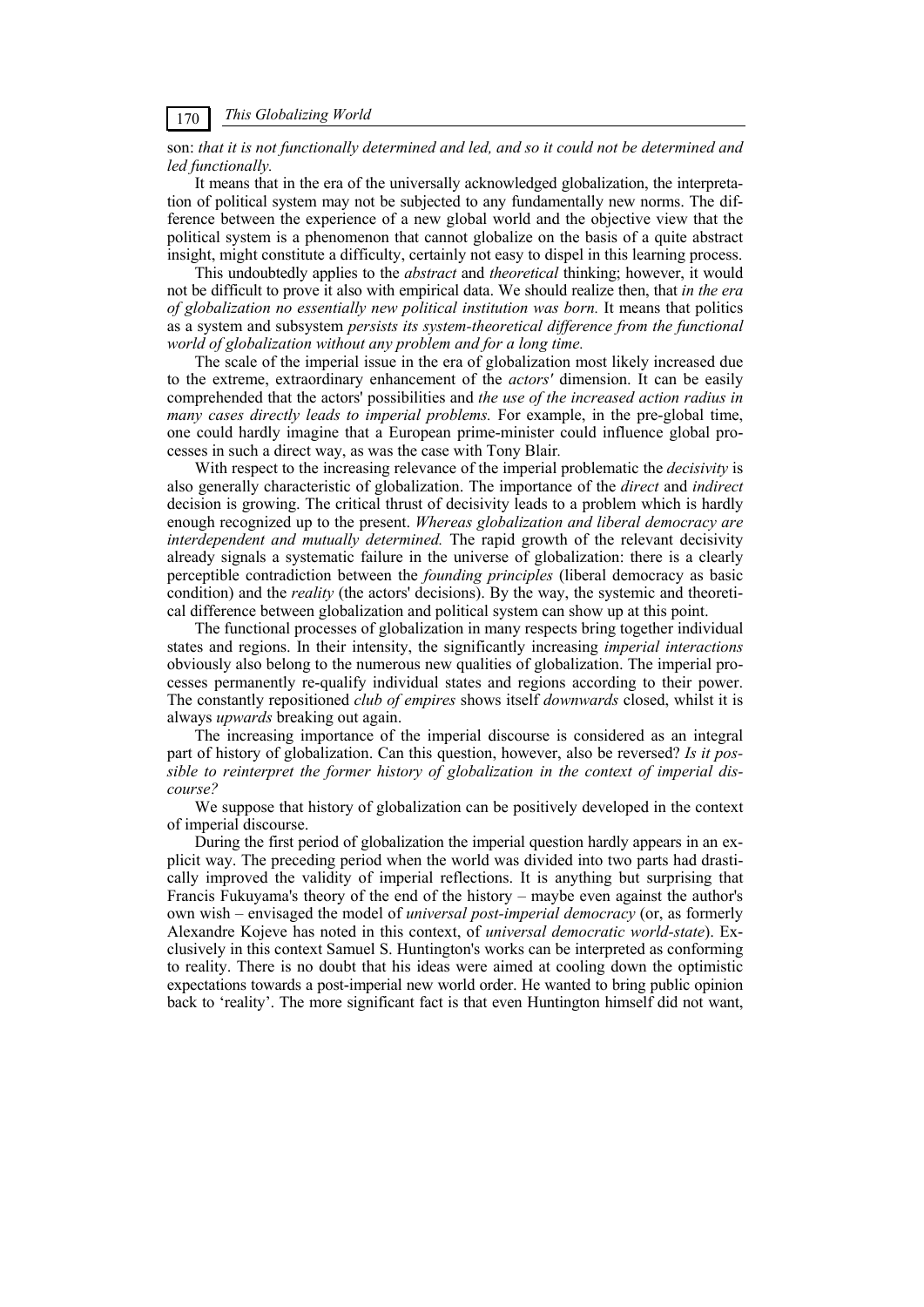with these objectives, to call this new imperial start by its proper name (or did not dare to do it?). He formulates his new message not in political, but in partly political terms of 'civilization'. In the context of 'civilization', the international politics will then recall the realism of Kissinger who openly rehabilitates Metternich.

Then, in the context of the imperial discourse, the first period of globalization revealed itself as the time of prude discussions and activities. The attention was focused on the only enemy of this very confident era – on fundamentalism.

The second period of globalization, developing in the context of imperial discourse, defines the international politics again. However, based on some arguments one can suggest that this period failed to identify any relevant difference between the specific functionalism of globalization and non-functionally founded mode of existence of the political subsystem in general. The central idea of this second period was (obviously in the context of the imperial discourse) the fact that in this phase of the post-communist democracy and neoliberal politics, a possible international conflict could be legitimized *only morally.* 

The large working force of the 1989 turn is also still noticeable in this context. The realization of imperial motives and causes was legitimate in public only if it could be planned as an answer to a qualified violation of human rights. The problems of international rights, always arising immediately through this reality, were systematically ignored. It means that the intervention initiators, starting slowly, should make considerable efforts to present to the public the actual strategic objectives as a *generous and universal answer* to the violation of human rights.<sup>7</sup>

The approaches of 1989 were applied in international politics and demonstrated in the interventions of the 1990s. The typical event of this second period was the Kuwait's war against Saddam Hussein that can be perfectly well classified in this frame. This prude discourse led to the wars and also made serious international conflicts possible. At the same time, we could estimate how successful were the new criteria of the concept of the enemy – *new criteria created new concepts of the enemy.* 

The third period of globalization, developing in the context of imperial discourse, started on September 11, 2001. From that time the contours of a new bipolarity became visible. In this still unipolar global world, the concrete and at that vague phenomenon of terrorism hold the position of a structural enemy violating human rights.

The full reconstruction of real historical phenomena is not the main purpose of this paper. Anyway, the Irak war of 2004 during this new period was largely and extensively legitimized already in terms of terrorism. For us, Osama bin Laden's death in 2011 brought the natural end of that period of globalization (in the context of the imperial issue).

Osama's death became a *symbol,* too. It incarnates the change of great historical periods of new globalization. The bipolarity of this third period (which came to the end with the death of the terrorists' leader and symbol) consisted in two poles '*we*' and '*terrorists*' and built up a whole range of new contacts and alliances and was obviously used in many other cases. In this way, a combination of a new *virtual* and a *real* bipolar world emerged.

In terms of the prevailing bipolarity, one should consider the alliances' activities that generated free circular structures. First, the circular alliance activity converged with respect to the common enemy – terrorism. The other activity of this structure was ori-

 <sup>7</sup> Kiss, E. Menschenrechte und Menschen im Strome der Globalisierung // Völkerrecht und Rechtsbewusstsein für eine Globale Friedensordnung. / Ed. by E. Woit, J. Klopfer. – Dresden, 2000. – Pp. 55–64.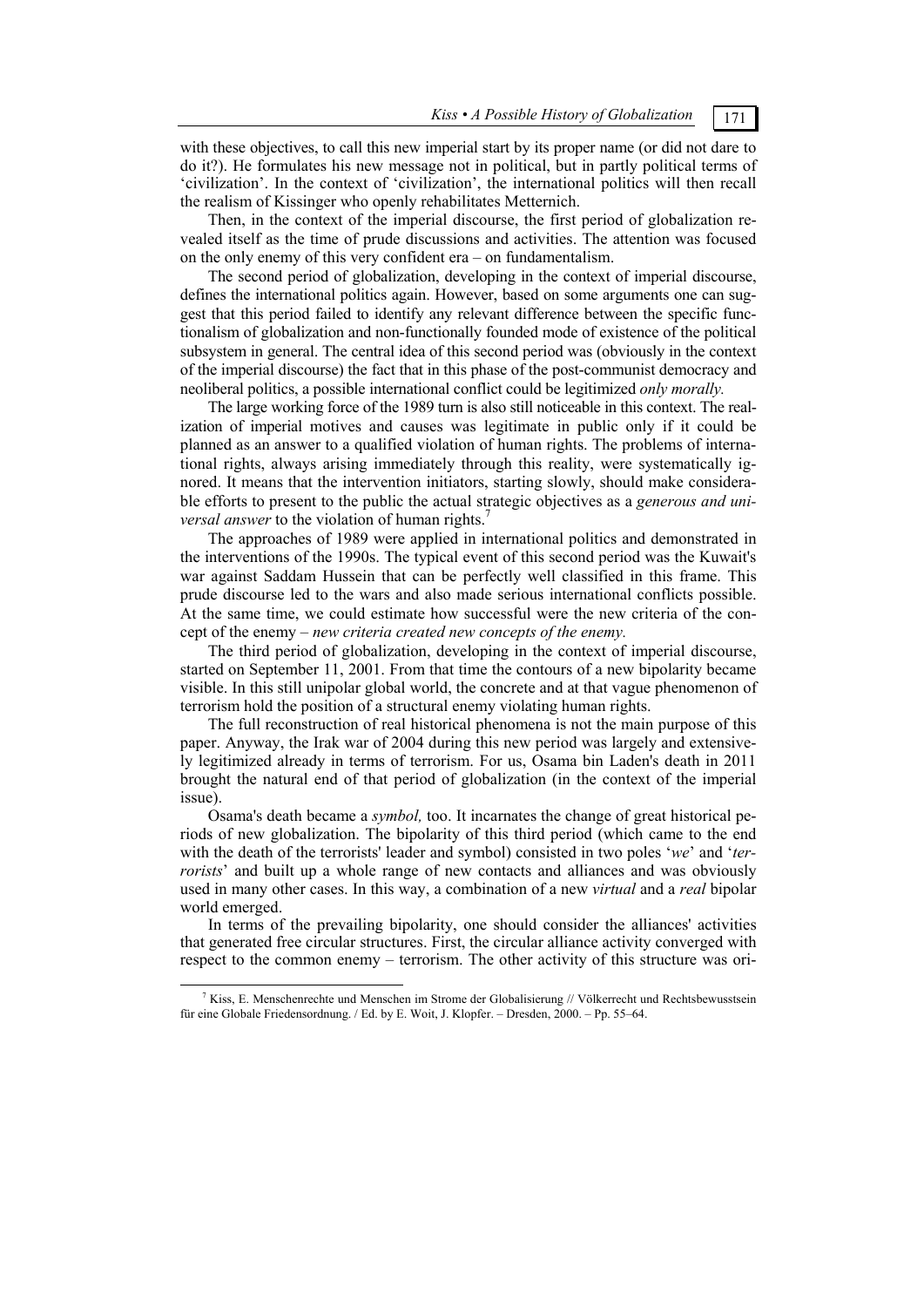ented (in many different and sometimes even inexplicable forms) against the superiority of a single superpower (independent of the fact that the same power could no longer constitute, in formal sight, the only pole in this bipolarity).

The third period of globalization (in the context of the imperial discourse) created the *bipolarity anew* (*and at the same time a new type of it*), completed with these two circular alliance activities. It is characteristic that this very complex structure became really possible just because the prevailing bipolarity was to a great extent also *virtual*  and *asymmetrical*.

At present we already observe the fourth period starting. The basic structure of this new situation points out again at bipolarity with corresponding accompanying substructures. All the time globalization was structurally more or less built around 'one' pole, as opposed to the 'bipolarity' in the fight against terrorism.

The situation developing now contains in the very early stage a contradiction, if not just a paradox with theoretical consequences. On the one hand, we reasonably assume that China articulates its *long*-term interests (particular or also universal) and will aspire to realize them also in the long run. At the same time, we think that the whole previous period of globalization may be characterized only through the short term interests of important actors. *A long term in the global world of the short term introduces elements of universalism in the universe of particularity.* 

China's particular interests might be under no circumstances interpreted as universal. It is, however, noticeable that these ideas, emerging in international literature in connection with China's international activities, are based on 'mutual confidence', 'noninterference in internal affairs' of others and realization of 'mutual benefits'. Under certain circumstances, the objectives particular in themselves can show universal elements as well, although they deliberately do not contain, if not even intentionally avoid, open ideological intervention, new definition of the framework of international politics, and the identity transfer or missionary intentions.

*The mutual symmetry of values of particularism and universalism begins to remarkably shape both poles of the new world that becomes bipolar again.* Particularism can contain numerous universal elements, while the neo-liberalism, initially announced as universal, often reveals just the disillusioning particularism.

In this unfolding new situation, the system of individuation will lead to certain historical consequences. In this case, we will deal with the issue of *neutral values and evaluation*. We can stand against it neither from the philosophical point of a positive view on individuation, nor from that of a negative attitude.

Presently, the Chinese culture and society is opposed to the complete and definite individuation of the American pole. This is a society that stands at the very beginning of its individuation process. China is considered as a society, in which this type of individuation does not absolutely correspond to people's personal needs.

A process of individuation currently occurring in China cannot *be homogeneous any longer*. Perhaps, three important parallel tendencies will be developed, namely:

1) reproduction of the classical European individualization;

2) 'individualization' of the new mass culture following American pattern;

3) almost a uniform post-modern individualization.

The processes of individualization can have different effect on the two newly crystallizing global poles. It is not only because processes of individualization have finished at one of the poles and are still in progress at the other one. It is so because both sets of principles constitute the basis of functioning of their own system. Both philosophical bases (finished individualization *versus* starting individualization) are the actual principles of organization of both conglomerates.